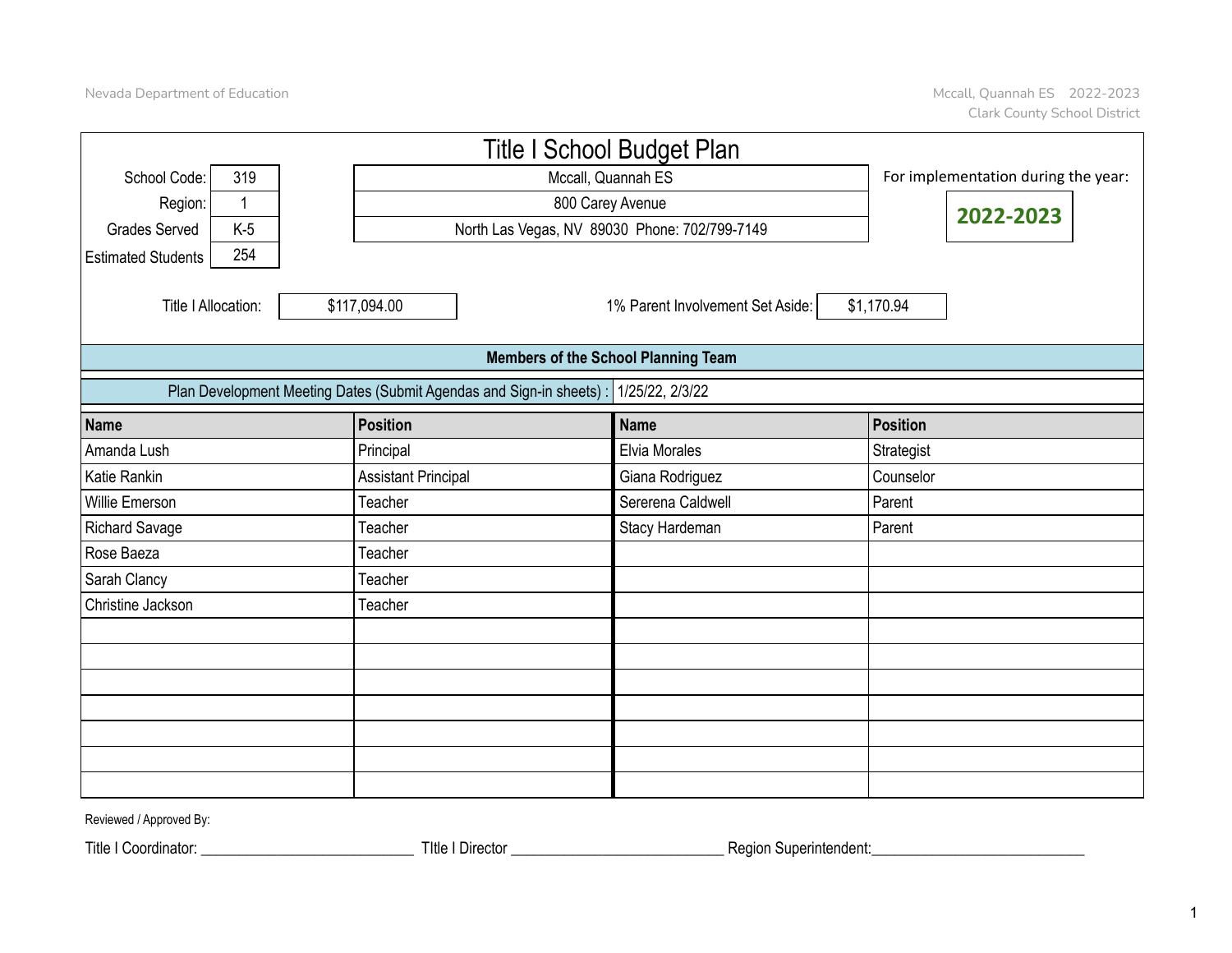## Budget Narrative Summary

|                                                    | <b>Licensed Staffing (Class size reduction; Strategist)</b> |                             |                                                                                                                                                                                                 |                 |                                                     |                     |                                                           |  |  |  |  |  |  |
|----------------------------------------------------|-------------------------------------------------------------|-----------------------------|-------------------------------------------------------------------------------------------------------------------------------------------------------------------------------------------------|-----------------|-----------------------------------------------------|---------------------|-----------------------------------------------------------|--|--|--|--|--|--|
| Position, Expenditure, Quantity Description Primer |                                                             | Price (each) Title I Budget | Description: Carefully choose the correct category and add as much<br>detail as necessary to explain how this pertains to your School<br><b>Performance Plan</b>                                | ada ST<br>Goals | Citation (no links,<br><b>SSA Ley</b><br>text only) | P Goal &<br>on Step | <b>Revision 1</b><br>Only: Update,<br>Delete or<br>Create |  |  |  |  |  |  |
| <b>Class Size Reduction</b><br>Teacher             | $1$ staff<br>\$69,312.00                                    |                             | \$69,312.00 Class size reduction teacher will lower class sizes which will allow<br>for more effective instruction and more time for the teacher to<br>meet the specific needs of all students. |                 | Goal 3: All 2   Mathis, W. J. (20 1.B               |                     |                                                           |  |  |  |  |  |  |
|                                                    |                                                             |                             |                                                                                                                                                                                                 |                 |                                                     |                     |                                                           |  |  |  |  |  |  |
|                                                    |                                                             |                             |                                                                                                                                                                                                 |                 | <b>Total Licensed Staffing:</b>                     |                     | \$69,312.00                                               |  |  |  |  |  |  |

| Paraprofessional Staffing (Teacher Family Assistant; Inst. Assistant.; CTT) |           |             |                                                                                                                                                                                                                |                                                                             |  | Title I Use Only                                              |
|-----------------------------------------------------------------------------|-----------|-------------|----------------------------------------------------------------------------------------------------------------------------------------------------------------------------------------------------------------|-----------------------------------------------------------------------------|--|---------------------------------------------------------------|
| Position, Expenditure, Quantity Unit Unit Price (each) Title I Budget       |           |             | Description: Carefully choose the correct category and add as much<br>detail as necessary to explain how this pertains to your School<br><b>Performance Plan</b>                                               | ∄ Citation (no links,<br>text only)                                         |  | <b>Revision 1</b><br>5   Only: Update,<br>Delete or<br>Create |
| <b>Instructional Assistant</b><br>- 7 Hour - 9 Month                        | $1$ staff | \$45,386.00 | \$45,386.00   Instructional Aide, 7-hour; supporting students in grades K-5 by<br>providing small group instruction, focusing on Tier 2 intervention as $ $<br>prescribed by the school's literacy strategist. | Goal 3: All $\begin{bmatrix} 3 \\ 1.8 \end{bmatrix}$ Dietrichson, J., B 1.B |  |                                                               |
|                                                                             |           |             |                                                                                                                                                                                                                |                                                                             |  |                                                               |
|                                                                             |           |             |                                                                                                                                                                                                                |                                                                             |  |                                                               |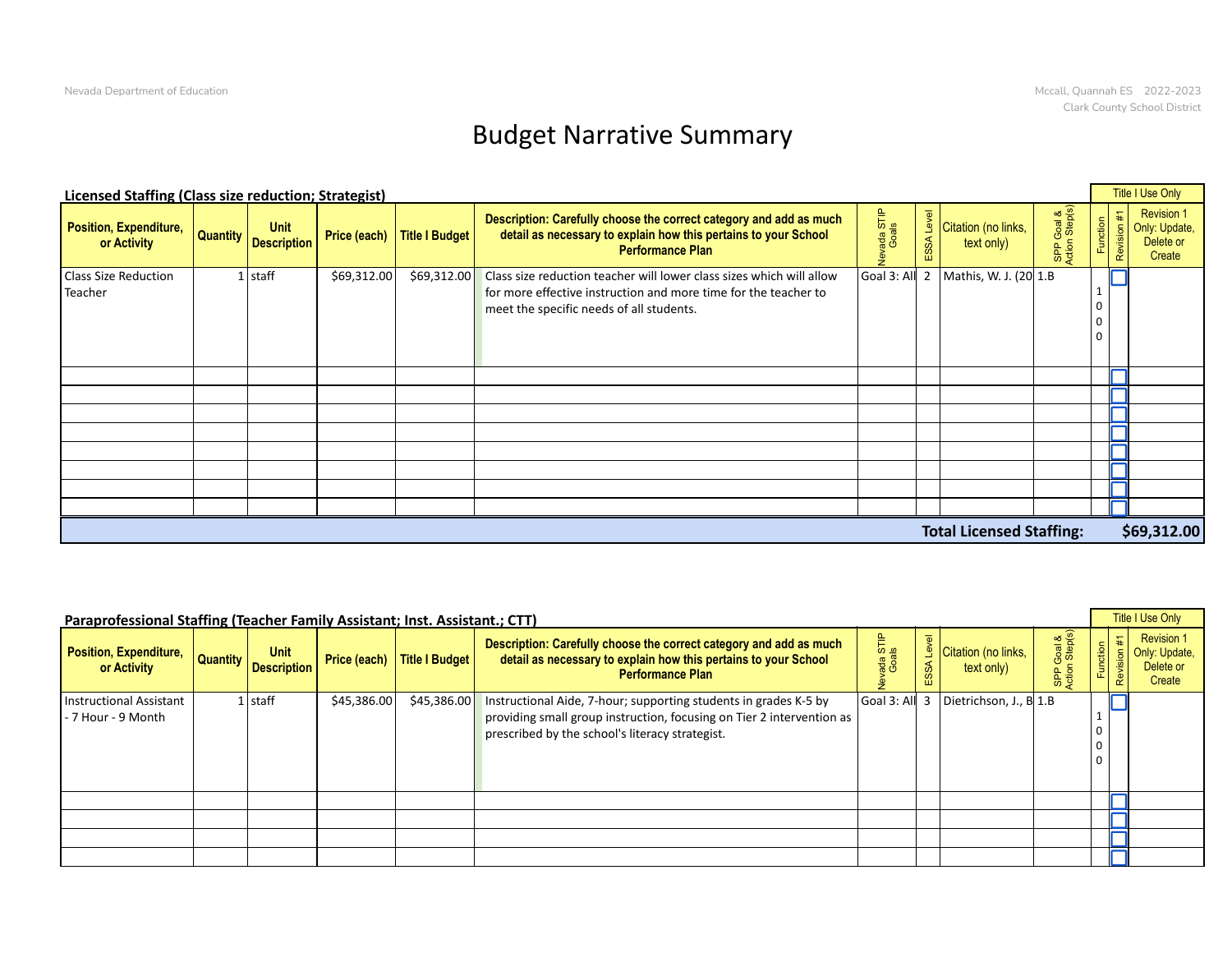|  |  | Tota. | ssional Staffing:<br>нов | <b>Crest</b> | $30C$ 00<br>\$45<br>по област |
|--|--|-------|--------------------------|--------------|-------------------------------|

| Other Salaries (Tutoring; Extra Duty; Site Liaison; Prep Buyout; Substitutes) |  |                                     |  |                               |                                                                                                                                                                  |                    |                      |                                   |                                         |                      | <b>Title I Use Only</b>                                                  |
|-------------------------------------------------------------------------------|--|-------------------------------------|--|-------------------------------|------------------------------------------------------------------------------------------------------------------------------------------------------------------|--------------------|----------------------|-----------------------------------|-----------------------------------------|----------------------|--------------------------------------------------------------------------|
| <b>Position, Expenditure,</b><br>or Activity                                  |  | <b>Unit</b><br>Quantity Description |  | Price (each)   Title I Budget | Description: Carefully choose the correct category and add as much<br>detail as necessary to explain how this pertains to your School<br><b>Performance Plan</b> | rada STIP<br>Goals | $\overline{a}$<br>ΞS | Citation (no links,<br>text only) | Goal &<br>1 Step(s)<br>SPP <sub>C</sub> | 玉<br><b>Function</b> | <b>Revision 1</b><br>$\mathsf{E}$   Only: Update,<br>Delete or<br>Create |
|                                                                               |  |                                     |  |                               |                                                                                                                                                                  |                    |                      |                                   |                                         |                      |                                                                          |
|                                                                               |  |                                     |  |                               |                                                                                                                                                                  |                    |                      |                                   |                                         |                      |                                                                          |
|                                                                               |  |                                     |  |                               |                                                                                                                                                                  |                    |                      |                                   |                                         |                      |                                                                          |
|                                                                               |  |                                     |  |                               |                                                                                                                                                                  |                    |                      |                                   |                                         |                      |                                                                          |
|                                                                               |  |                                     |  |                               |                                                                                                                                                                  |                    |                      |                                   |                                         |                      |                                                                          |
| <b>Total Other Salaries:</b>                                                  |  |                                     |  |                               |                                                                                                                                                                  |                    |                      |                                   |                                         | \$0.00               |                                                                          |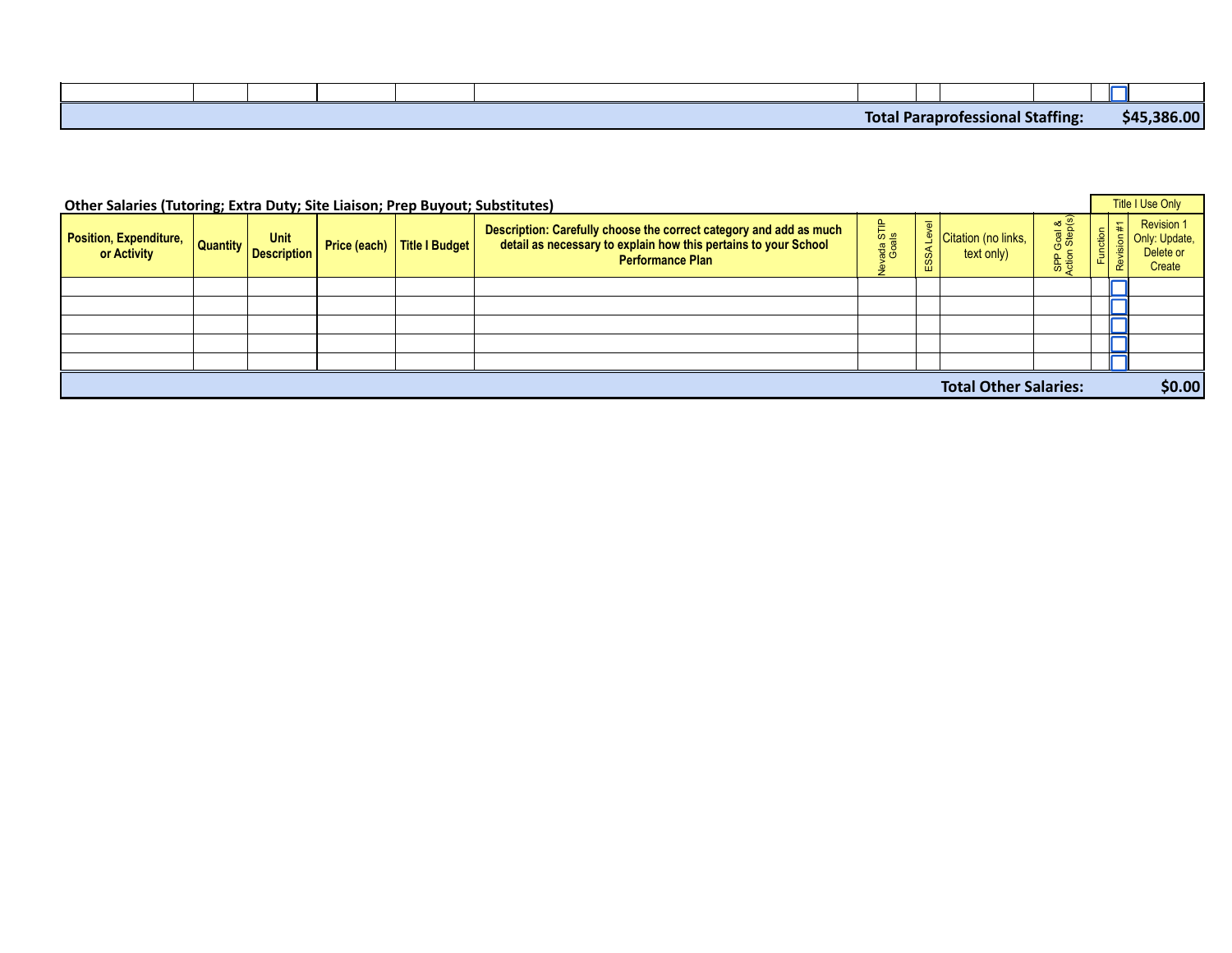## Budget Narrative Summary

|                                                                       | Title I Use Only<br><b>Materials, Technology, and Services</b> |            |                                 |                                                                                                                                                                             |                          |                                                                                  |                        |   |                                                    |  |  |  |
|-----------------------------------------------------------------------|----------------------------------------------------------------|------------|---------------------------------|-----------------------------------------------------------------------------------------------------------------------------------------------------------------------------|--------------------------|----------------------------------------------------------------------------------|------------------------|---|----------------------------------------------------|--|--|--|
| <b>Position, Expenditure, Quantity Unit Unit Conducts</b> Or Activity |                                                                |            | Price (each) Title I Budget $ $ | Description: Carefully choose the correct category and add as much<br>detail as necessary to explain how this pertains to your School<br>Performance Plan                   | rada STIF<br>Goals<br>्द | $\frac{3}{2}$ Citation (no links,<br>text only)                                  | P Goal &<br>on Step(s) |   | Revision 1<br>Only: Update,<br>Delete or<br>Create |  |  |  |
| Supplies / Materials -<br>Instructional                               | $2$ pallets                                                    | \$1,088.50 |                                 | \$2,177.00 Paper; used to print Tier 1 and Tier 2 (intervention) instructional<br>materials as well as student data reports used by teachers for<br>instructional planning. |                          | Goal 3: All $\begin{array}{ c c } 3 & \text{Dietrichson, J., B} 1.B \end{array}$ |                        | ப |                                                    |  |  |  |
|                                                                       |                                                                |            |                                 |                                                                                                                                                                             |                          |                                                                                  |                        |   |                                                    |  |  |  |
|                                                                       |                                                                |            |                                 |                                                                                                                                                                             |                          |                                                                                  |                        | Г |                                                    |  |  |  |
|                                                                       |                                                                |            |                                 |                                                                                                                                                                             |                          |                                                                                  |                        | П |                                                    |  |  |  |
|                                                                       |                                                                |            |                                 |                                                                                                                                                                             |                          |                                                                                  |                        | Г |                                                    |  |  |  |
|                                                                       |                                                                |            |                                 |                                                                                                                                                                             |                          |                                                                                  |                        |   |                                                    |  |  |  |
|                                                                       |                                                                |            |                                 |                                                                                                                                                                             |                          |                                                                                  |                        | ┎ |                                                    |  |  |  |
|                                                                       |                                                                |            |                                 |                                                                                                                                                                             |                          |                                                                                  |                        | n |                                                    |  |  |  |
|                                                                       |                                                                |            |                                 |                                                                                                                                                                             |                          |                                                                                  |                        | П |                                                    |  |  |  |
|                                                                       |                                                                |            |                                 |                                                                                                                                                                             |                          |                                                                                  |                        |   |                                                    |  |  |  |
|                                                                       |                                                                |            |                                 |                                                                                                                                                                             |                          |                                                                                  |                        |   |                                                    |  |  |  |
|                                                                       |                                                                |            |                                 |                                                                                                                                                                             |                          |                                                                                  |                        | Г |                                                    |  |  |  |
|                                                                       |                                                                |            |                                 |                                                                                                                                                                             |                          |                                                                                  |                        | n |                                                    |  |  |  |
|                                                                       |                                                                |            |                                 |                                                                                                                                                                             |                          |                                                                                  |                        | Г |                                                    |  |  |  |
|                                                                       |                                                                |            |                                 |                                                                                                                                                                             |                          |                                                                                  |                        |   |                                                    |  |  |  |
|                                                                       |                                                                |            |                                 |                                                                                                                                                                             |                          |                                                                                  |                        | Γ |                                                    |  |  |  |
|                                                                       |                                                                |            |                                 |                                                                                                                                                                             |                          |                                                                                  |                        |   |                                                    |  |  |  |
|                                                                       |                                                                |            |                                 |                                                                                                                                                                             |                          |                                                                                  |                        | Г |                                                    |  |  |  |
|                                                                       |                                                                |            |                                 |                                                                                                                                                                             |                          |                                                                                  |                        | Г |                                                    |  |  |  |
|                                                                       |                                                                |            |                                 |                                                                                                                                                                             |                          |                                                                                  |                        |   |                                                    |  |  |  |
|                                                                       |                                                                |            |                                 |                                                                                                                                                                             |                          |                                                                                  |                        |   |                                                    |  |  |  |
|                                                                       |                                                                |            |                                 |                                                                                                                                                                             |                          | <b>Total Supplies, Equipment, and Services:</b>                                  |                        |   | \$2,177.00                                         |  |  |  |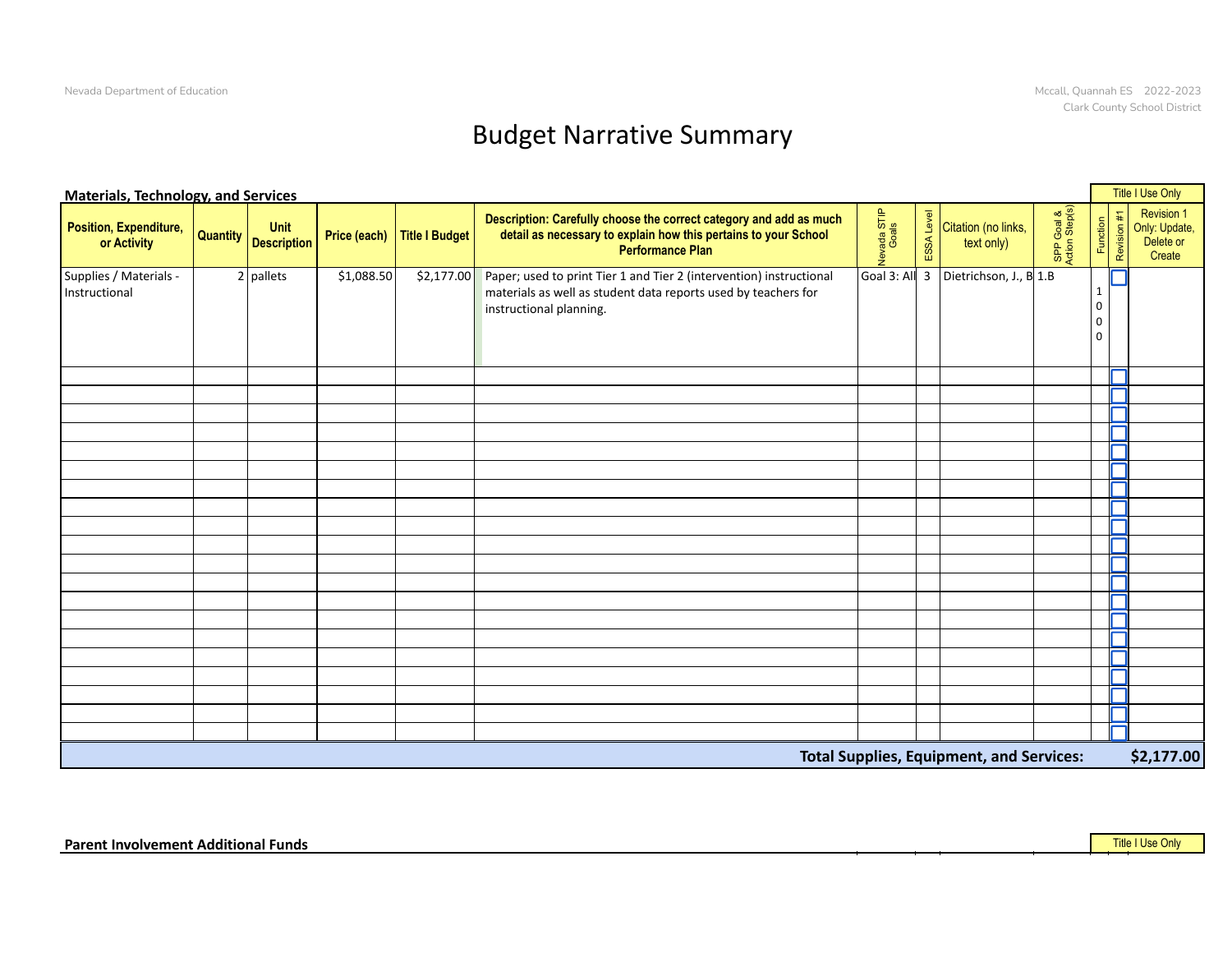| Position, Expenditure,<br>or Activity |  | <b>Unit</b><br>Quantity   Description |        | Price (each) Title I Budget | Description: Carefully choose the correct category and add as much<br>detail as necessary to explain how this pertains to your School<br><b>Performance Plan</b>                                                                                                      | ada STIP<br>Goals | $\frac{3}{2}$ Citation (no links,<br>text only)                   | Goal | 을 | <b>Revision 1</b><br>Only: Update,<br>Delete or<br>Create |
|---------------------------------------|--|---------------------------------------|--------|-----------------------------|-----------------------------------------------------------------------------------------------------------------------------------------------------------------------------------------------------------------------------------------------------------------------|-------------------|-------------------------------------------------------------------|------|---|-----------------------------------------------------------|
| Supplies/Materials -<br>Parenting     |  | $40$ packs                            | \$2.98 | \$119.20                    | Construction Paper, assorted colors; to be used at parent trainings<br>for make-and-take activities so the parents will have an activity to<br>work on with their child to ensure mastery of math and ELA<br>standards as measured on District and State assessments. |                   | Goal 6: All $\,$ 4   Blank, M., Jacobs 3.B                        |      |   |                                                           |
| Supplies/Materials -<br>Parenting     |  | $12$ reams                            | \$8.23 | \$99.80                     | Card Stock, assorted colors; to be used at parent trainings for<br>make-and-take activities so the parents will have an activity to<br>work on with their child to ensure mastery of math and ELA<br>standards as measured on District and State assessments.         |                   | $\vert$ Goal 6: Al $\vert$ 4 $\vert$ Blank, M., Jacob $\vert$ 3.B |      |   |                                                           |
|                                       |  |                                       |        |                             |                                                                                                                                                                                                                                                                       |                   |                                                                   |      |   |                                                           |
|                                       |  |                                       |        |                             |                                                                                                                                                                                                                                                                       |                   | <b>Total Parent Involvement Additional Funds:</b>                 |      |   | \$219.00                                                  |

٦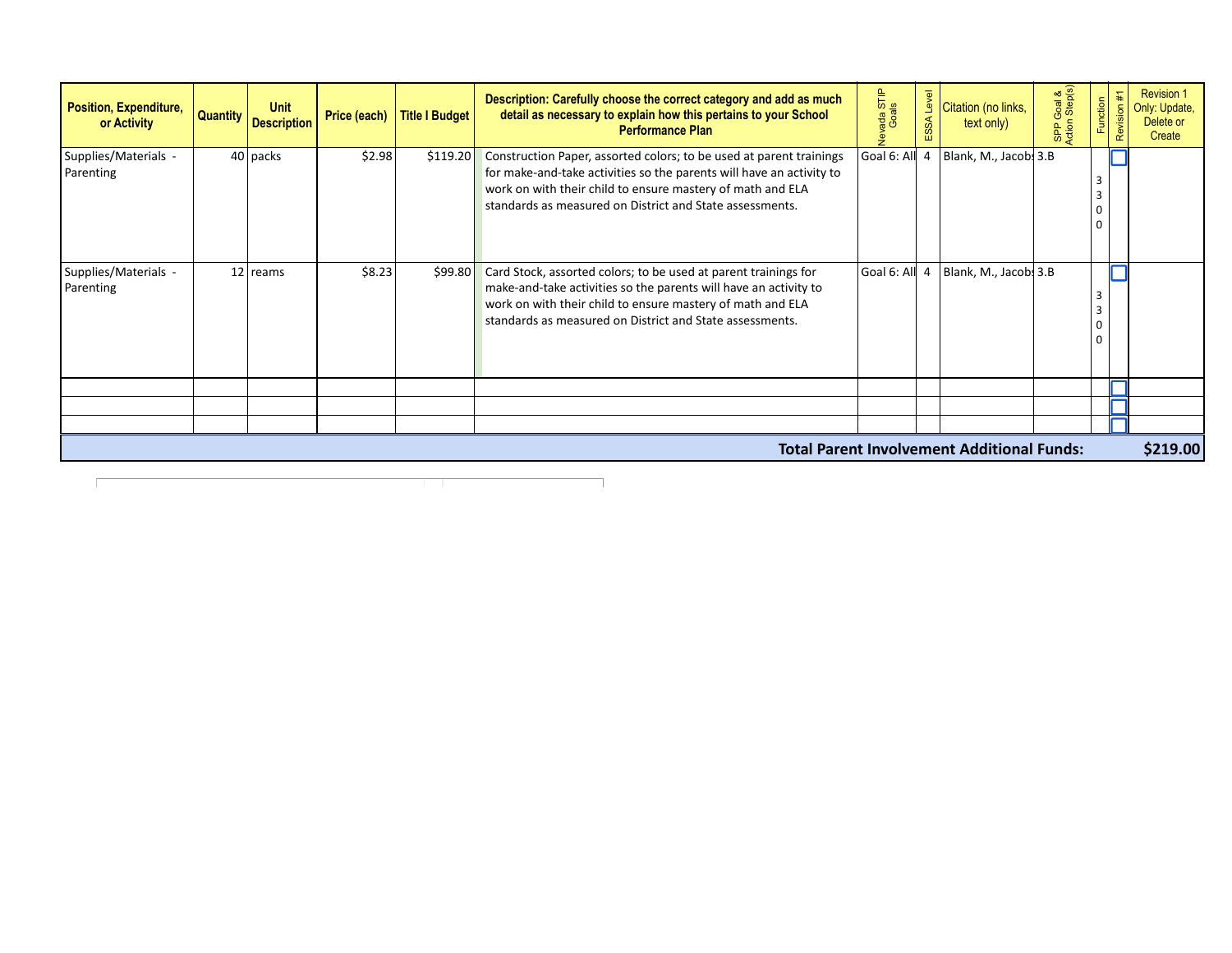## Budget Narrative Summary

|                               | <b>Parent Involvement - Set Aside</b><br>Description: Carefully choose the correct category and add as much<br><b>Unit</b><br>la ST<br>Price (each) Title I Budget<br>detail as necessary to explain how this pertains to your School<br>Quantity Description<br>or Activity<br><b>Performance Plan</b><br>\$58.50<br>\$292.50<br>Refreshments; provide basic comfort necessities during family<br>5 events<br>trainings to encourage participation and to strengthen the home-<br>school communication all in an effort to increase student<br>achievement |          |  |                                                                                                                                                                                                                                                                       |                                                     |  |  |                                                           |  |  |  |  |
|-------------------------------|-------------------------------------------------------------------------------------------------------------------------------------------------------------------------------------------------------------------------------------------------------------------------------------------------------------------------------------------------------------------------------------------------------------------------------------------------------------------------------------------------------------------------------------------------------------|----------|--|-----------------------------------------------------------------------------------------------------------------------------------------------------------------------------------------------------------------------------------------------------------------------|-----------------------------------------------------|--|--|-----------------------------------------------------------|--|--|--|--|
| <b>Position, Expenditure,</b> |                                                                                                                                                                                                                                                                                                                                                                                                                                                                                                                                                             |          |  |                                                                                                                                                                                                                                                                       | Citation (no links,<br>text only)                   |  |  | <b>Revision 1</b><br>Only: Update,<br>Delete or<br>Create |  |  |  |  |
| Refreshments - PISA           |                                                                                                                                                                                                                                                                                                                                                                                                                                                                                                                                                             |          |  |                                                                                                                                                                                                                                                                       | $\vert$ Goal 6: All 4 $\vert$ Provide basic con 3.B |  |  |                                                           |  |  |  |  |
| Technology Supplies -<br>PISA | 4 devices                                                                                                                                                                                                                                                                                                                                                                                                                                                                                                                                                   | \$114.00 |  | \$456.00 Toners; needed for the photocopiers/printers that are printing the<br>home/school communication documents in an effort to strengthen<br>that relationship to get parents and families more involved which<br>will lead to an increase in student achievement | Goal 6: All 2 Castro, M., Expó 3.B                  |  |  |                                                           |  |  |  |  |
| Supplies/Materials -<br>PISA  | 61 reams                                                                                                                                                                                                                                                                                                                                                                                                                                                                                                                                                    | \$6.87   |  | $\frac{1}{2}$ \$422.44 Paper, assorted colors; to print the home/school communication<br>documents in an effort to strengthen that relationship to get<br>parents and families more involved.                                                                         | Goal 6: All 2 $\vert$ Castro, M., Expó $\vert$ 3.B  |  |  |                                                           |  |  |  |  |
|                               |                                                                                                                                                                                                                                                                                                                                                                                                                                                                                                                                                             |          |  |                                                                                                                                                                                                                                                                       |                                                     |  |  |                                                           |  |  |  |  |
|                               |                                                                                                                                                                                                                                                                                                                                                                                                                                                                                                                                                             |          |  |                                                                                                                                                                                                                                                                       |                                                     |  |  |                                                           |  |  |  |  |
|                               | \$1,170.94<br><b>Total Parent Involvement - Set Aside:</b>                                                                                                                                                                                                                                                                                                                                                                                                                                                                                                  |          |  |                                                                                                                                                                                                                                                                       |                                                     |  |  |                                                           |  |  |  |  |
|                               |                                                                                                                                                                                                                                                                                                                                                                                                                                                                                                                                                             |          |  |                                                                                                                                                                                                                                                                       |                                                     |  |  |                                                           |  |  |  |  |

| <b>Title I Budget Summary</b> |              |
|-------------------------------|--------------|
| <b>Total Allocation</b>       | \$117,094.00 |
| <b>Funds Designated</b>       | \$117,094.00 |
| Remaining Balance             | $s -$        |
|                               |              |